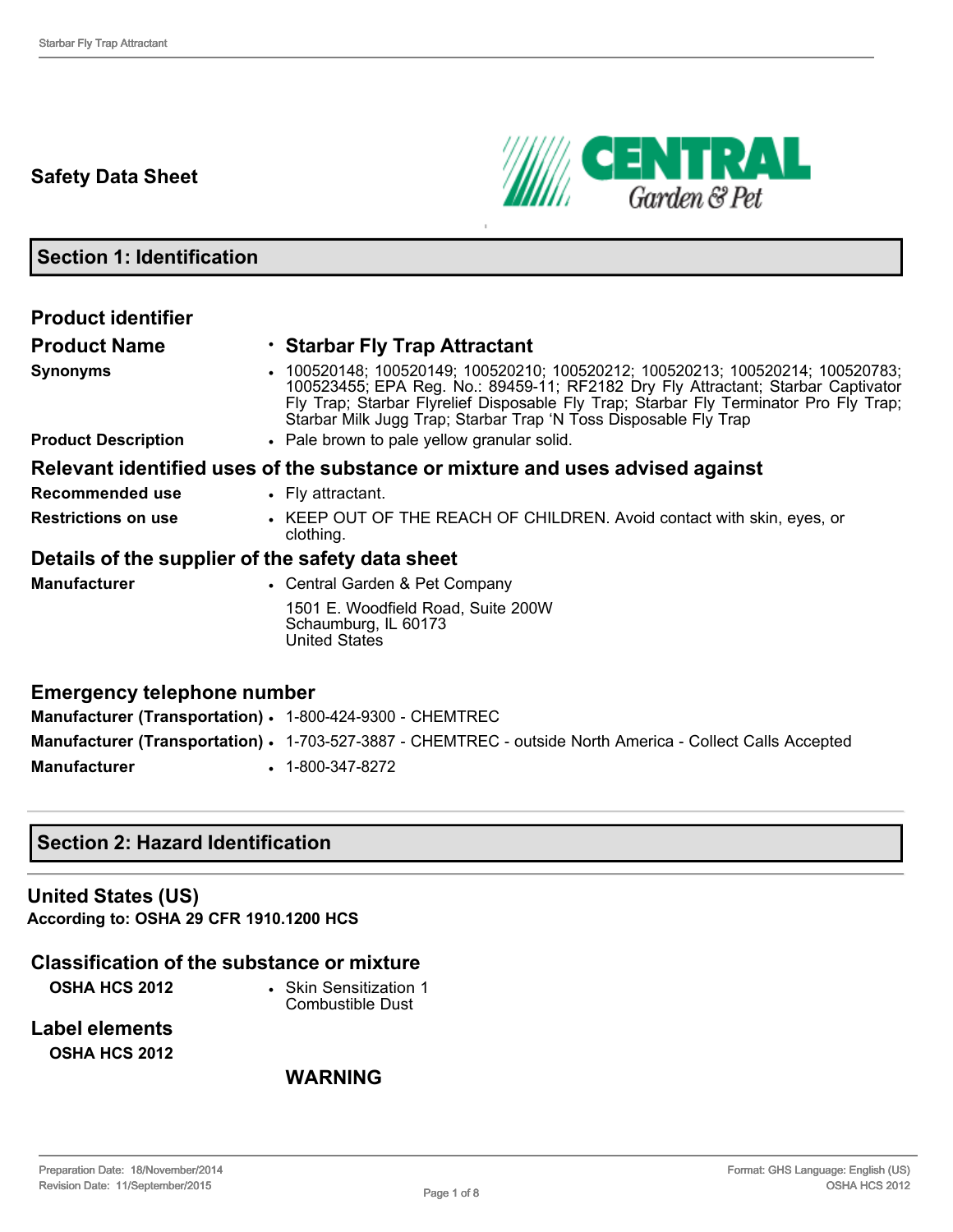|                                 | Hazard statements • May cause an allergic skin reaction<br>May form combustible dust concentrations in air.                                                                                                                                      |
|---------------------------------|--------------------------------------------------------------------------------------------------------------------------------------------------------------------------------------------------------------------------------------------------|
| <b>Precautionary statements</b> |                                                                                                                                                                                                                                                  |
|                                 | <b>Prevention</b> • Contaminated work clothing should not be allowed out of the workplace.<br>Avoid breathing dust, fume, gas, mist, vapors and/or spray.<br>Wear protective gloves.                                                             |
|                                 | <b>Response •</b> IF ON SKIN: Wash with plenty of soap and water.<br>If skin irritation or rash occurs: Get medical advice/attention.<br>Specific treatment, see supplemental first aid information.<br>Wash contaminated clothing before reuse. |
|                                 | <b>Storage/Disposal</b> • Dispose of content and/or container in accordance with local, regional, national, and/or<br>international regulations.                                                                                                 |
| <b>Other hazards</b>            |                                                                                                                                                                                                                                                  |
| <b>OSHA HCS 2012</b>            | • Under United States Regulations (29 CFR 1910.1200 - Hazard Communication<br>Standard), this product is considered hazardous.                                                                                                                   |

### **Section 3 Composition/Information on Ingredients**

#### **Substances**

• Material does not meet the criteria of a substance.

### **Mixtures**

| <b>Composition</b>            |                    |        |
|-------------------------------|--------------------|--------|
| ∥Chemical Name                | <b>Identifiers</b> | %      |
| Z-9-Tricosene                 | CAS:27519-02-4     | $1\%$  |
| Indole                        | CAS: 120-72-9      | 0.2%   |
| Trimethylamine, hydrochloride | CAS:593-81-7       | 1%     |
| Inedible Whole Egg Solids     | CAS:51609-52-0     | 20.5%  |
| Sucrose                       | CAS:57-50-1        | 52.28% |
| Other ingredients             | <b>NDA</b>         | 25.02% |

### **Section 4: First-Aid Measures**

### **Description of first aid measures**

| <b>Inhalation</b> | • IF INHALED: If breathing is difficult, remove person to fresh air and keep at rest in a<br>position comfortable for breathing. Get medical attention if symptoms occur.                             |
|-------------------|-------------------------------------------------------------------------------------------------------------------------------------------------------------------------------------------------------|
| <b>Skin</b>       | • IF ON SKIN: Take off contaminated clothing. Rinse skin immediately with plenty of<br>water for 15-20 minutes. Call a poison control center or doctor for treatment advice.                          |
| Eye               | • IF IN EYES: Rinse cautiously with water for several minutes. Remove contact lenses,<br>if present and easy to do. Continue rinsing. Call a poison control center or doctor for<br>treatment advice. |
| Ingestion         | • IF SWALLOWED: call a poison center or doctor if you feel unwell. Rinse mouth.                                                                                                                       |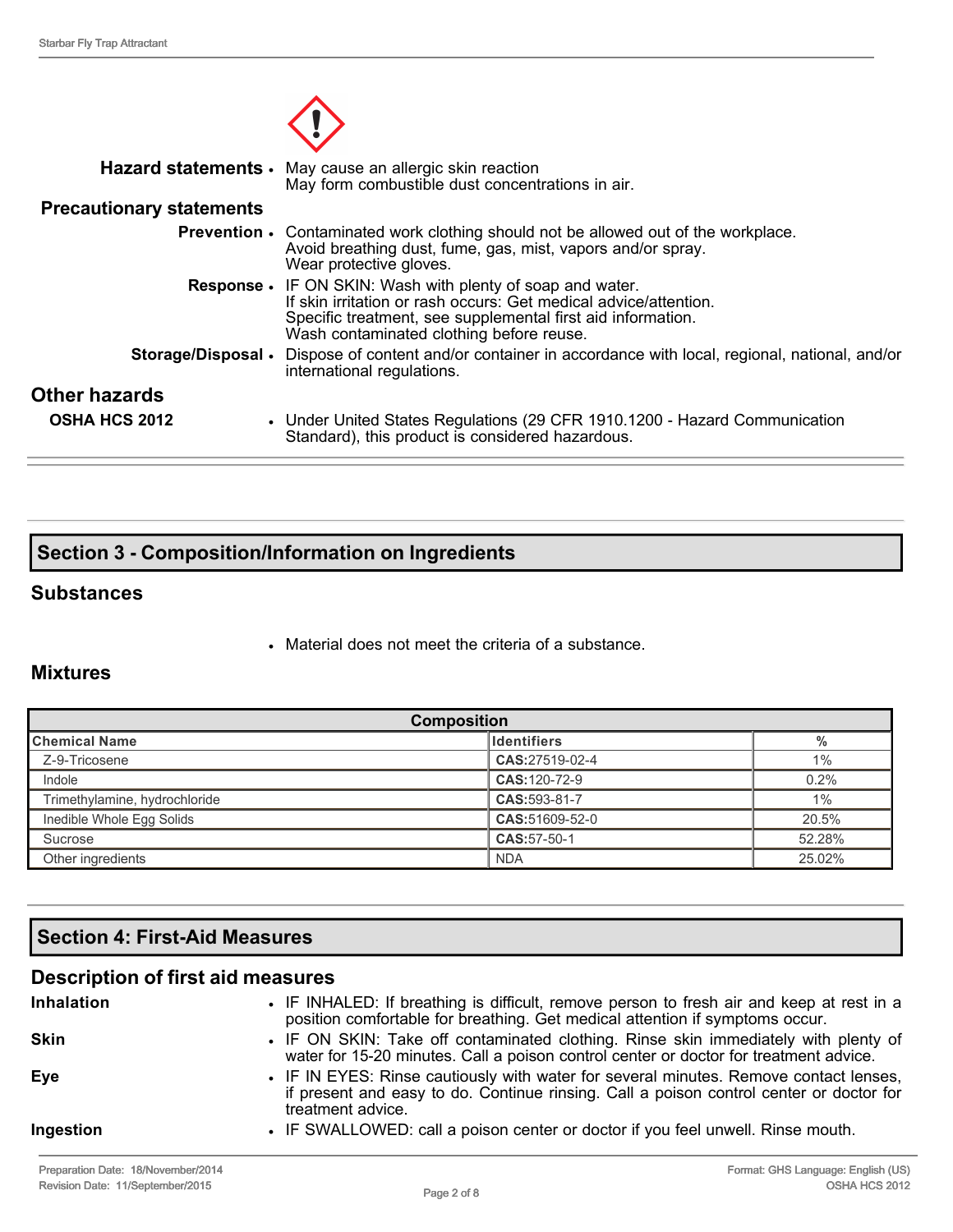### **Most important symptoms and effects, both acute and delayed** • May cause allergic skin reaction. Z-9-Tricosene is a skin sensitizer. Refer to Section 11 - Toxicological Information. **Indication of any immediate medical attention and special treatment needed Notes to Physician • Treat symptomatically and supportively. Other information**

• None specified.

#### **Section 5: Fire-Fighting Measures**

#### **Extinguishing media Suitable Extinguishing Media** • Use water fog, foam, carbon dioxide, or dry chemical. **Unsuitable Extinguishing Media** • Avoid heavy hose streams. **Firefighting Procedures** • Do not breathe gas/fumes/vapor/spray. As an immediate precautionary measure, isolate spill or leak area for at least 50 meters (150 feet) in all directions. Move containers from fire area if you can do it without risk. Eliminate ignition sources. **Special hazards arising from the substance or mixture Unusual Fire and Explosion Hazards** • Avoid generating dust; fine dust dispersed in air in sufficient concentrations, and in the presence of an ignition source is a potential dust explosion hazard. **Hazardous Combustion Products** • Carbon monoxide and carbon dioxide.

#### **Advice for firefighters**

• Wear positive pressure self-contained breathing apparatus (SCBA).

#### **Section 6 Accidental Release Measures**

#### **Personal precautions, protective equipment and emergency procedures**

| • Avoid contact with skin, eyes, and clothing. Keep all sources of ignition away and<br>avoid creating dusty conditions. Do not touch damaged containers or spilled material<br>unless wearing appropriate protective clothing. Ventilate enclosed areas.                                                                                                                      |
|--------------------------------------------------------------------------------------------------------------------------------------------------------------------------------------------------------------------------------------------------------------------------------------------------------------------------------------------------------------------------------|
| • Contain spill and monitor for excessive dust accumulation. ELIMINATE all ignition<br>sources (no smoking, flares, sparks or flames in immediate area). Keep unauthorized<br>personnel away. Ventilate closed spaces before entering.                                                                                                                                         |
| <b>Environmental precautions</b>                                                                                                                                                                                                                                                                                                                                               |
|                                                                                                                                                                                                                                                                                                                                                                                |
| • No data available                                                                                                                                                                                                                                                                                                                                                            |
| Methods and material for containment and cleaning up                                                                                                                                                                                                                                                                                                                           |
| • Avoid generating dust.                                                                                                                                                                                                                                                                                                                                                       |
| Carefully shovel or sweep up spilled material and place in suitable container.<br>Use appropriate Personal Protective Equipment (PPE)<br>Use clean nonsparking tools to collect material.<br>Dust Deposits should not be allowed to accumulate on surfaces, as these may form<br>an explosive mixture if they are released into the atmosphere in sufficient<br>concentration. |
|                                                                                                                                                                                                                                                                                                                                                                                |

#### **Section 7 Handling and Storage**

### **Precautions for safe handling**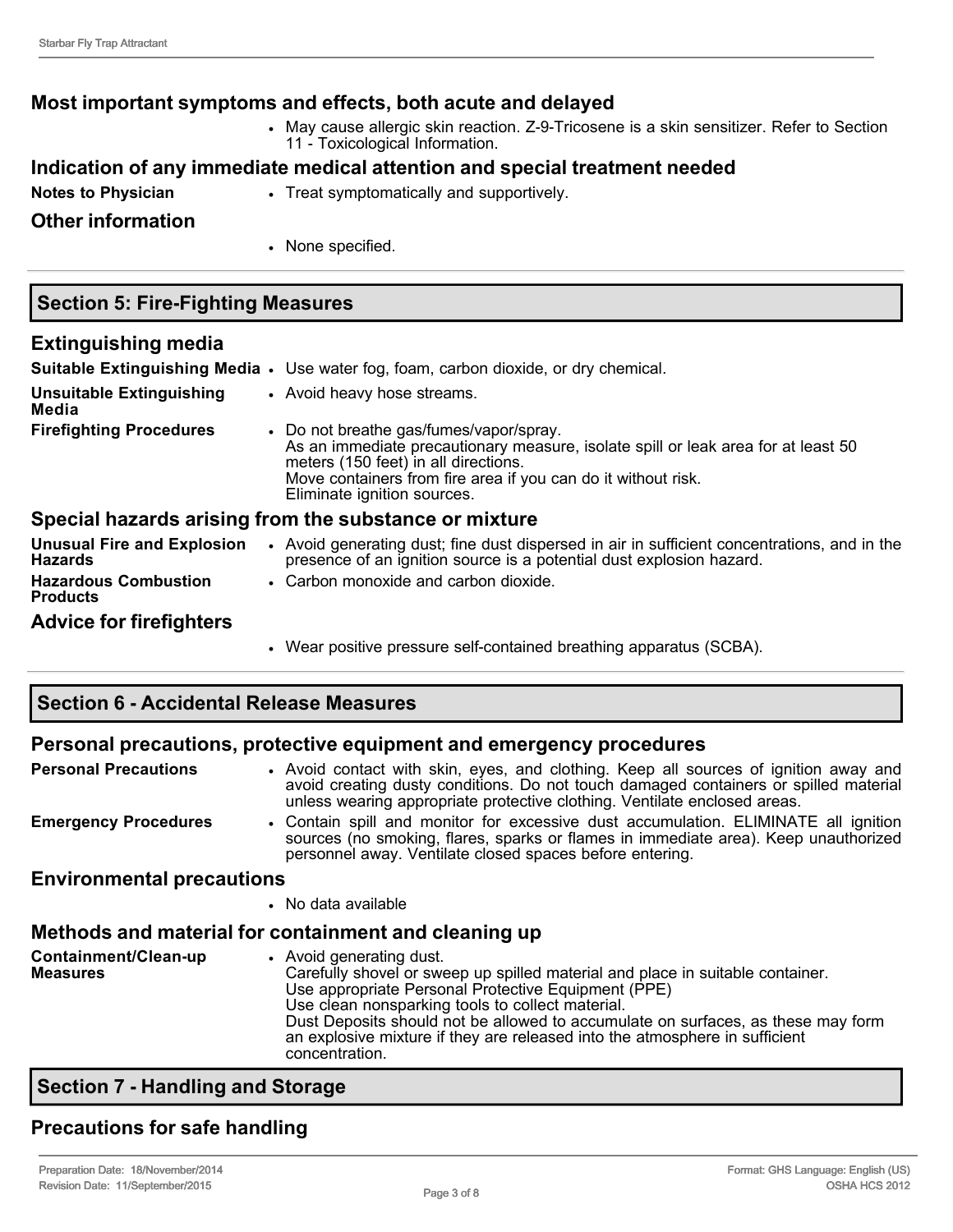| <b>Handling</b>                                             | • Avoid contact with skin or eyes. Keep out of the reach of children. Read label before<br>use. Wash hands thoroughly with soap and water after handling. Avoid breathing dust.<br>Do not use in areas without adequate ventilation. Take precautionary measures<br>against static charges. |
|-------------------------------------------------------------|---------------------------------------------------------------------------------------------------------------------------------------------------------------------------------------------------------------------------------------------------------------------------------------------|
|                                                             | Conditions for safe storage, including any incompatibilities                                                                                                                                                                                                                                |
| <b>Storage</b>                                              | • Store away from heat or open flame. Keep this product in its original container when<br>not in use. Store in a cool, dry area that is inaccessible to children and pets.                                                                                                                  |
| <b>Incompatible Materials or</b><br><b>Ignition Sources</b> | • Heat, sparks, open flame. Oxidizing agents.                                                                                                                                                                                                                                               |

### **Section 8 Exposure Controls/Personal Protection**

### **Control parameters**

**Exposure Limits/Guidelines** • No data available.

| <b>Exposure Limits/Guidelines</b> |            |                    |                                                                                                  |                                  |
|-----------------------------------|------------|--------------------|--------------------------------------------------------------------------------------------------|----------------------------------|
|                                   | l Result I | <b>ACGIH</b>       | <b>NIOSH</b>                                                                                     | OSHA                             |
| Sucrose<br>$(57-50-1)$            |            | ITWAs 10 mg/m3 TWA | 10 mg/m3 TWA (total dust); 5 mg/m3   15 mg/m3 TWA (total dust); 5 mg/m3<br>TWA (respirable dust) | <b>TWA</b> (respirable fraction) |

### **Exposure controls**

| <b>Engineering</b><br><b>Measures/Controls</b>      | • Not required.                                                                                                                 |
|-----------------------------------------------------|---------------------------------------------------------------------------------------------------------------------------------|
| <b>Personal Protective Equipment</b>                |                                                                                                                                 |
| <b>Pictograms</b>                                   |                                                                                                                                 |
| <b>Respiratory</b>                                  | • Not required with normal use.                                                                                                 |
| Eye/Face                                            | • Not required with normal use.                                                                                                 |
| <b>Hands</b>                                        | • Wear protective gloves.                                                                                                       |
| Skin/Body                                           | • If prolonged exposure is anticipated, it is recommended for handlers to wear<br>appropriate clothing to prevent skin contact. |
| General Industrial Hygiene<br><b>Considerations</b> | • Handle in accordance with good industrial hygiene and safety practice.                                                        |
| <b>Environmental Exposure</b><br>Controls           | • No data available                                                                                                             |

## **Section 9 Physical and Chemical Properties**

### **Information on Physical and Chemical Properties**

| <b>Material Description</b>       |                            |                              |                                              |
|-----------------------------------|----------------------------|------------------------------|----------------------------------------------|
| Physical Form                     | Solid                      | Appearance/Description       | Pale brown to pale yellow granular<br>solid. |
| Color                             | Pale brown to pale yellow. | Odor                         | Fish-like                                    |
| <b>Particulate Size</b>           | 0.595 to 0.841 mm          | <b>Odor Threshold</b>        | No data available                            |
| <b>General Properties</b>         |                            |                              |                                              |
| <b>Boiling Point</b>              | No data available          | Melting Point/Freezing Point | No data available                            |
| Decomposition Temperature         | INo data available         | pH                           | Not relevant                                 |
| Specific Gravity/Relative Density | $0.77$ g/cc                | <b>Water Solubility</b>      | l No data available                          |
| Viscosity                         | Not relevant               |                              |                                              |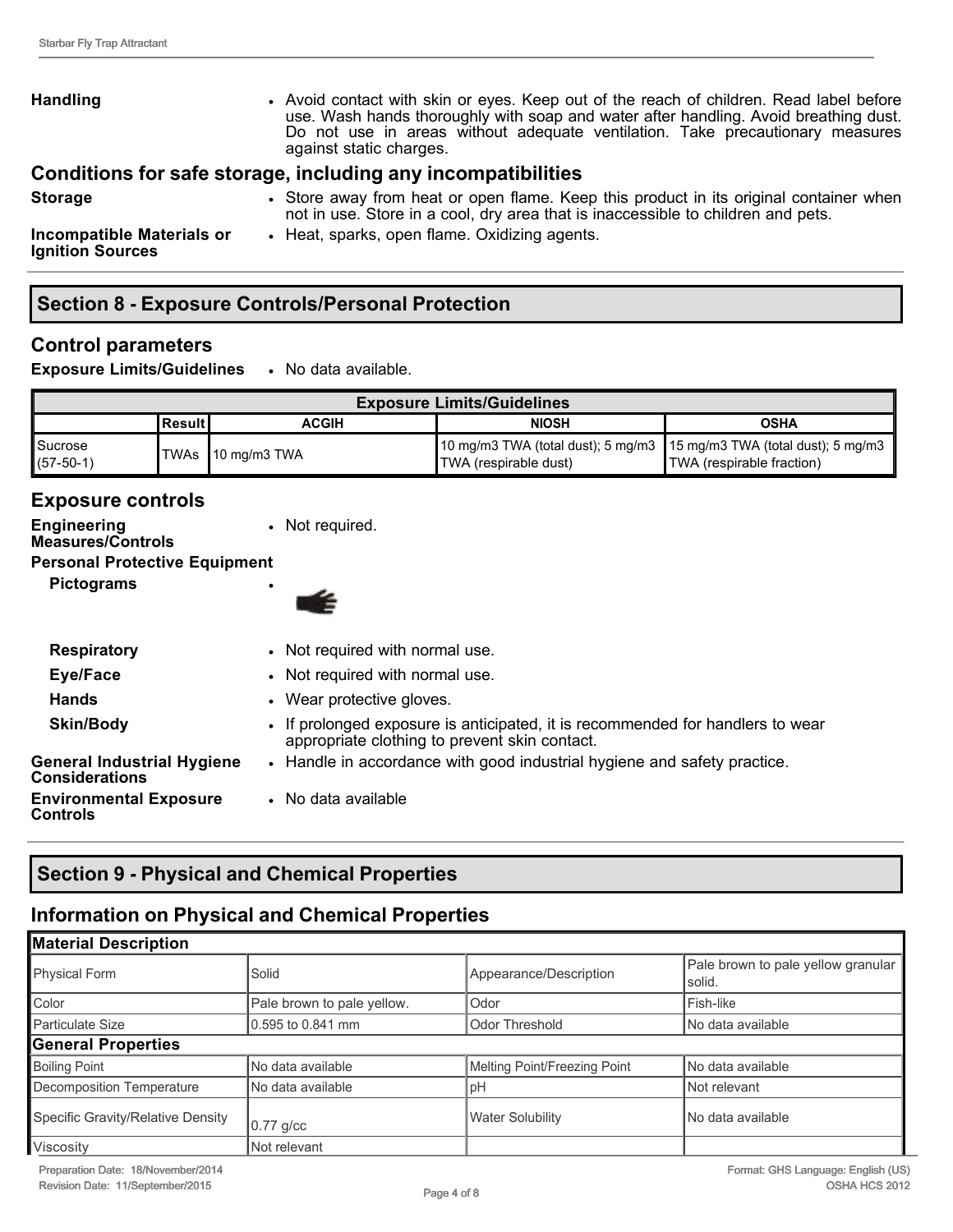| <b>Volatility</b>                   |                    |                      |                   |  |
|-------------------------------------|--------------------|----------------------|-------------------|--|
| Vapor Pressure                      | No data available  | <b>Vapor Density</b> | No data available |  |
| <b>Evaporation Rate</b>             | No data available  |                      |                   |  |
| Flammability                        |                    |                      |                   |  |
| <b>Flash Point</b>                  | Not relevant       | UEL                  | No data available |  |
| LEL                                 | No data available  | Autoignition         | No data available |  |
| Flammability (solid, gas)           | No data available  |                      |                   |  |
| Environmental                       |                    |                      |                   |  |
| Octanol/Water Partition coefficient | INo data available |                      |                   |  |

### **Section 10: Stability and Reactivity**

### **Reactivity**

|                                           | • If material is released from water soluble pouch, powder is friable and can create small<br>dust particles during any handling, processing, and transfer operations. This material<br>can form explosive dust/air suspensions that are ignitable under some conditions. |
|-------------------------------------------|---------------------------------------------------------------------------------------------------------------------------------------------------------------------------------------------------------------------------------------------------------------------------|
| <b>Chemical stability</b>                 |                                                                                                                                                                                                                                                                           |
|                                           | • Stable under normal temperatures and pressures.                                                                                                                                                                                                                         |
| <b>Possibility of hazardous reactions</b> |                                                                                                                                                                                                                                                                           |
|                                           | • Hazardous polymerization will not occur. May form combustible dust concentrations in<br>the air.                                                                                                                                                                        |
| <b>Conditions to avoid</b>                |                                                                                                                                                                                                                                                                           |
|                                           | • Heat, sparks, open flame, other ignition sources, and oxidizing conditions.                                                                                                                                                                                             |
| Incompatible materials                    |                                                                                                                                                                                                                                                                           |
|                                           | • Strong oxidizers.                                                                                                                                                                                                                                                       |
| <b>Hazardous decomposition products</b>   |                                                                                                                                                                                                                                                                           |
|                                           | • Thermal decomposition may produce oxides of carbon.                                                                                                                                                                                                                     |

## **Section 11 - Toxicological Information**

### **Information on toxicological effects**

|                             | <b>CAS</b> |                                                                                                       |
|-----------------------------|------------|-------------------------------------------------------------------------------------------------------|
| Starbar Fly Trap Attractant | <b>NDA</b> | <b>Acute Toxicity:</b> Ingestion/Oral-Rat LD50 • >5000 mg/kg                                          |
| <b>Components</b>           |            |                                                                                                       |
| Z-9-Tricosene (1%)          |            | 27519-02-4 Acute Toxicity: Inhalation-Rat LC50 • >5 g/m <sup>3</sup> ; Skin-Rabbit LD50 • >2000 mg/kg |

| <b>GHS Properties</b>            | <b>Classification</b>                                                                                                                                                                                          |  |
|----------------------------------|----------------------------------------------------------------------------------------------------------------------------------------------------------------------------------------------------------------|--|
| <b>Respiratory sensitization</b> | <b>OSHA HCS 2012 • Classification criteria not met</b>                                                                                                                                                         |  |
| Serious eye damage/Irritation    | <b>OSHA HCS 2012 • Classification criteria not met</b>                                                                                                                                                         |  |
| Acute toxicity                   | <b>OSHA HCS 2012 •</b> Acute Toxicity - Dermal - Classification criteria not met; Acute<br>Toxicity - Inhalation - Classification criteria not met; Acute Toxicity - Oral -<br>Classification criteria not met |  |
| Aspiration Hazard                | <b>OSHA HCS 2012 • Classification criteria not met</b>                                                                                                                                                         |  |
| <b>Carcinogenicity</b>           | <b>OSHA HCS 2012 • Classification criteria not met</b>                                                                                                                                                         |  |
|                                  |                                                                                                                                                                                                                |  |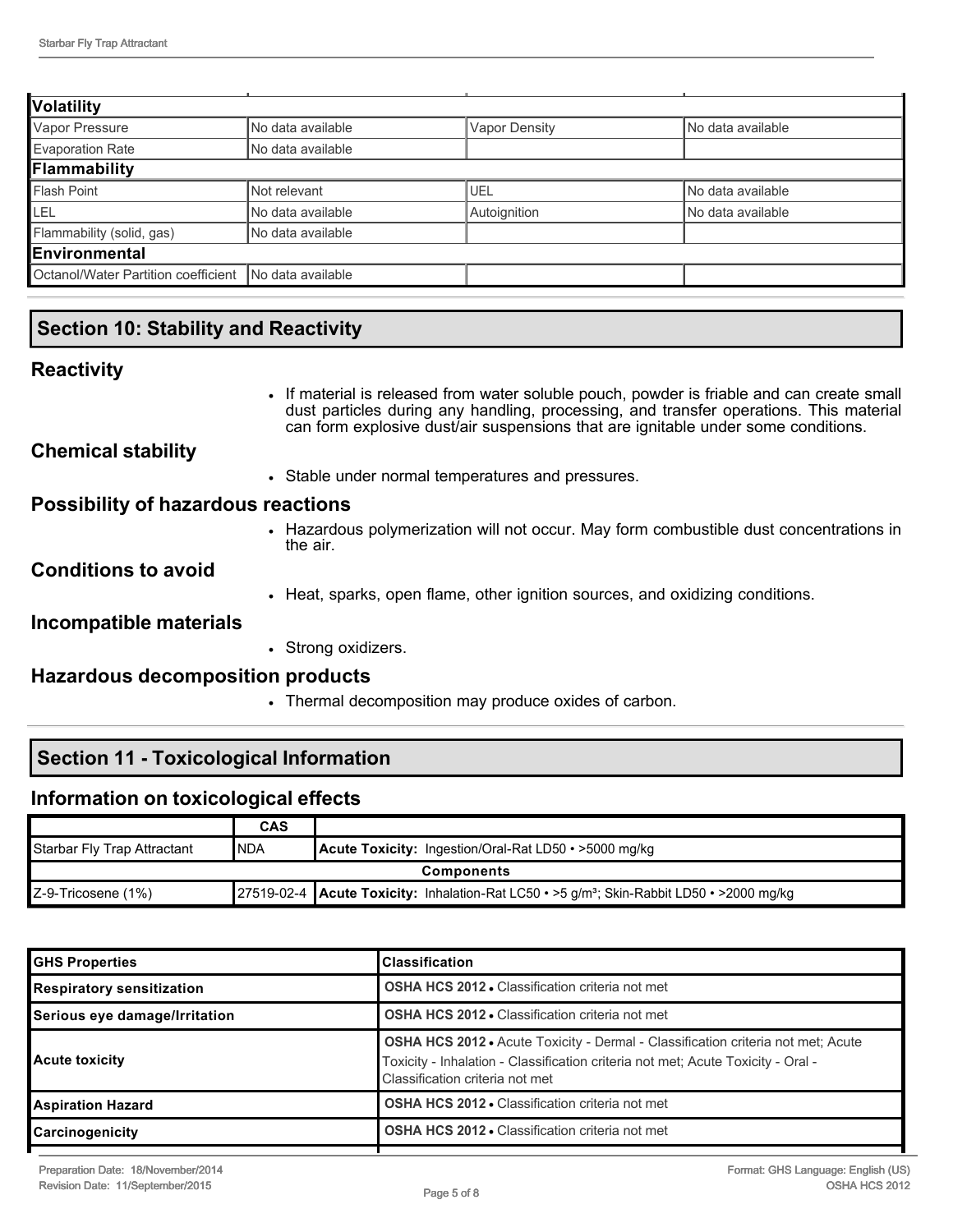| lSkin corrosion/Irritation       | <b>OSHA HCS 2012 • Classification criteria not met</b> |
|----------------------------------|--------------------------------------------------------|
| <b>ISkin sensitization</b>       | <b>OSHA HCS 2012 • Skin Sensitizer 1</b>               |
| <b>ISTOT-RE</b>                  | <b>OSHA HCS 2012 • Classification criteria not met</b> |
| ISTOT-SE                         | <b>OSHA HCS 2012 • Classification criteria not met</b> |
| <b>Toxicity for Reproduction</b> | <b>OSHA HCS 2012 • Classification criteria not met</b> |
| Germ Cell Mutagenicity           | <b>OSHA HCS 2012 • Not classified - data lacking.</b>  |
|                                  |                                                        |

#### **Potential Health Effects**

| <b>Inhalation</b>        |                                                                                      |
|--------------------------|--------------------------------------------------------------------------------------|
| Acute (Immediate)        | • Under normal conditions of use, no health effects are expected.                    |
| <b>Chronic (Delayed)</b> | • No data available                                                                  |
| <b>Skin</b>              |                                                                                      |
| Acute (Immediate)        | • May cause an allergic reaction in individuals with a sensitivity to Z-9-Tricosene. |
| <b>Chronic (Delayed)</b> | • No data available                                                                  |
| Eye                      |                                                                                      |
| Acute (Immediate)        | • Under normal conditions of use, no health effects are expected.                    |
| <b>Chronic (Delayed)</b> | • No data available                                                                  |
| Ingestion                |                                                                                      |
| Acute (Immediate)        | • Under normal conditions of use, no health effects are expected.                    |
| <b>Chronic (Delayed)</b> | • No data available                                                                  |

### **Section 12 Ecological Information**

## **Toxicity**

|                                 | <b>CAS</b> |                                                                                                                                                                                                                                                                                                                                   |
|---------------------------------|------------|-----------------------------------------------------------------------------------------------------------------------------------------------------------------------------------------------------------------------------------------------------------------------------------------------------------------------------------|
| Starbar Fly Trap<br>∎Attractant | INDA       | Aquatic Toxicity-Fish: 96 Hour(s) LC50 Carp >100 mg/L Comments: Acute<br>96 Hour(s) LC50 Rainbow trout >100 mg/L Comments: Acute<br>Aquatic Toxicity-Crustacea: 48 Hour(s) LC50 Water Flea >1000 mg/L Comments: Acute<br>Aquatic Toxicity-Algae and Other Aquatic Plant(s): 0-72 Hour(s) ErC50 Algae >100 mg/L<br>Comments: Acute |
| <b>Components</b>               |            |                                                                                                                                                                                                                                                                                                                                   |
| Z-9-Tricosene (1%)              |            | Aquatic Toxicity-Fish: 96 Hour(s) LC50 1000 mg/L [Acute]<br>27519-02-4 96 Hour(s) LC50 1000 mg/L [Acute]<br>Aquatic Toxicity-Crustacea: 48 Hour(s) LC50 1.08 mg/L [Acute]                                                                                                                                                         |

## **Persistence and degradability**

|                                  | • No data available. |
|----------------------------------|----------------------|
| <b>Bioaccumulative potential</b> |                      |
|                                  | • No data available  |
| <b>Mobility in Soil</b>          |                      |
|                                  | • No data available  |
| Other adverse effects            |                      |
|                                  | • No data available. |

## **Section 13 - Disposal Considerations**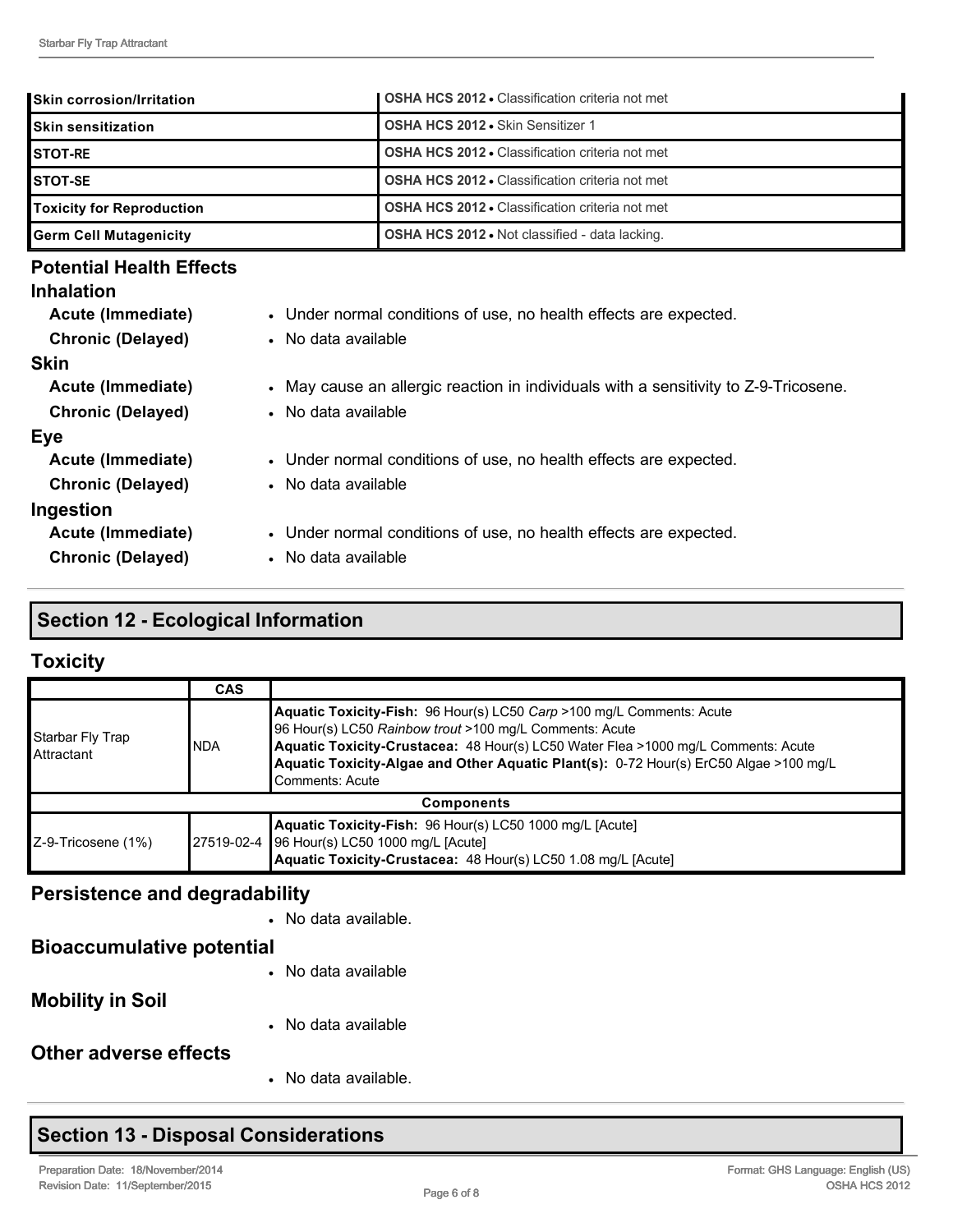# **Waste treatment methods**

- -
- **Product waste** Dispose of content and/or container in accordance with local, regional, national, and/or international regulations.

**Packaging waste • Dispose of content and/or container in accordance with local, regional, national, and/or** international regulations.

#### **Section 14 - Transport Information**

|                    | UN<br>number | UN proper shipping<br>name | <b>Transport hazard class</b><br>(es) | Packing<br>group | <b>Environmental</b><br>hazards |
|--------------------|--------------|----------------------------|---------------------------------------|------------------|---------------------------------|
| <b> </b> рот       | N/A          | Not Regulated              | N/A                                   | N/A              | N/A                             |
| <b>IIMO/IMDG</b>   | N/A          | Not Regulated              | N/A                                   | N/A              | N/A                             |
| <b>I IATA/ICAO</b> | N/A          | Not Regulated              | N/A                                   | N/A              | N/A                             |

**Special precautions for user** • None specified.

**Transport in bulk according**  • No data available **to Annex II of MARPOL 73/78 and the IBC Code Other information IMO/IMDG** • No data available

**IATA/ICAO** • No data available

N/A = Not applicable

#### **Section 15 Regulatory Information**

### **Safety, health and environmental regulations/legislation specific for the substance or mixture**

**SARA Hazard Classifications** • No data available

#### **FIFRA – Pesticide Labeling**

#### **CAUTION**

#### **Precautionary Statements** • KEEP OUT OF THE REACH OF CHILDREN.

| Inventory                        |            |             |
|----------------------------------|------------|-------------|
| Component                        | <b>CAS</b> | <b>TSCA</b> |
| Z-9-Tricosene                    | 27519-02-4 | Yes         |
| Indole                           | 120-72-9   | Yes         |
| Inedible Whole Egg<br>Solids     | 51609-52-0 | No          |
| Sucrose                          | 157-50-1   | Yes         |
| Trimethylamine,<br>hydrochloride | 593-81-7   | Yes         |

# **Section 16 - Other Information**

Revision Statement: Section 1 revised: Added additional material names and numbers.

**Revision Date** • 11/September/2015